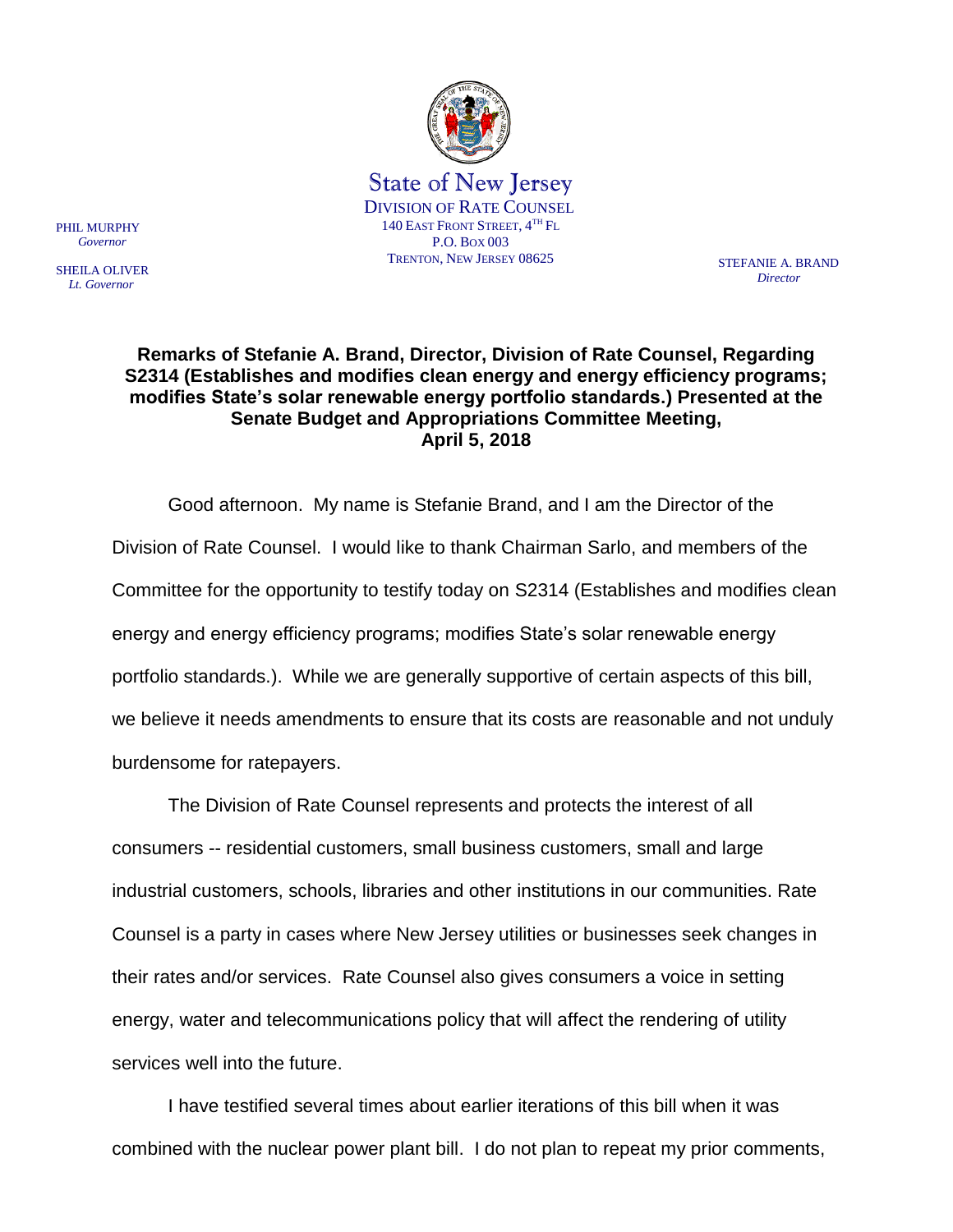but would like to take this opportunity to highlight a few concerns that we have and the amendments we think are needed.

While Rate Counsel supports solar energy, we are currently spending more than we need to in Solar Renewable Energy Credit (SREC) subsidies. We are second in the nation in the size of our subsidies even though we are no longer second in the nation in solar development. If we are paying too much for each kilowatt of solar, we will end up being able to afford less than we want. New Jersey pays some of the highest prices for solar SRECs in the country. Other Mid-Atlantic States are trading much lower, and some have moved away from SREC markets altogether. Currently SREC prices in New Jersey average about \$200- \$220. In Maryland and Pennsylvania, prices are below \$20. Delaware recently moved to an annual solicitation rather than an SREC market, which produced a weighted average price also at about \$20. Information that we have from talking to solar investors is that projects can be paid off in a reasonable period of time with a reasonable return for the developer for well under the price we are paying for SRECs. The extra proceeds are allowing for faster payback periods and windfall profits.

While we support the bill's provisions that require proceedings to phase out our current SREC program, the provisions of this bill fail to provide sufficient relief to ratepayers in the meantime. The bill adds over \$430 million in ratepayer exposure that is already over \$5 billion for the 2018-2028 period. While the numbers go down in the later years, 2028-33, the Solar Alternative Compliance Payment (SACP), which provides the ceiling on SREC prices, doesn't fall below \$200 until 2026. In short, we continue to develop solar in a way that is much more expensive than necessary.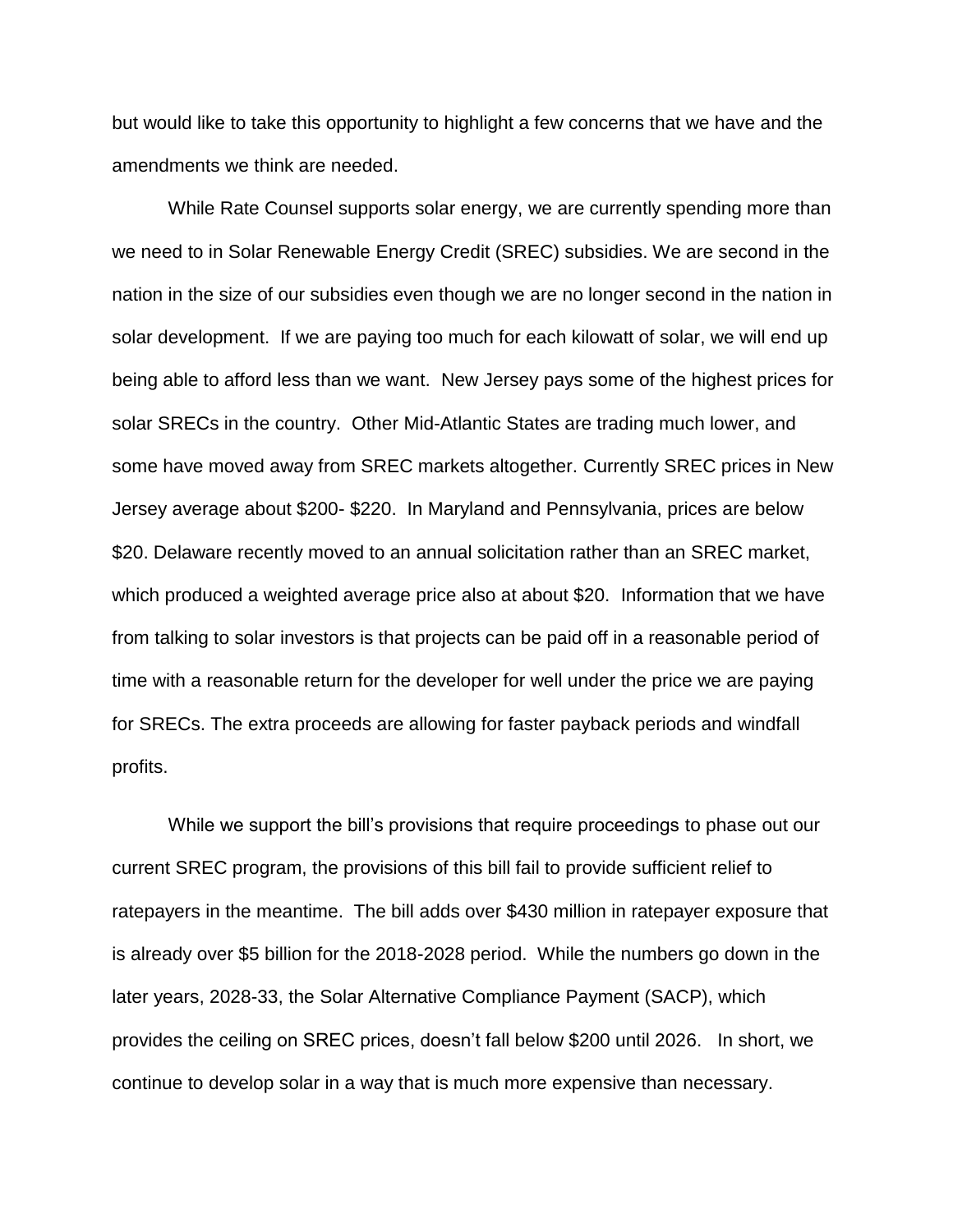Further reductions in the SACP are needed. Other states start lower and decline faster. For example, Maryland's 2017 SACP is \$200. In 2019, Maryland goes to \$150 and in 2023 they go to \$100. There is no evidence that New Jersey companies need so much more to finance their projects than developers in other states. So unless changes are made, New Jersey will continue to support its solar program in a manner that is much more expensive than necessary. We would recommend reducing the Solar Alternative Compliance Payment to \$250 in 2019, and then decreasing thereafter at the levels already set forth in the bill.

With respect to the significant increase in the Class I RPS that is included in this bill, we support the goal, but note that it will be difficult to reach it without a substantial portion of the electricity coming from out of state sources. A significant number of our Class I RECS come from solar and wind projects in the mid-west. While this may not be a concern, it is something that must be considered when reviewing this bill.

The bill does provide for rate caps, which is a concept that we support. But we must be very clear on how much this may cost. In Energy Year 2017, total retail sales were \$10.12 billion. If sales remain constant (which they most likely won't) 9% of total sales of \$10.12 billion is \$910 million per year for 3 years, and then 7% is \$708 million, for each year thereafter. As I read the bill, this does include the cost of additional solar electricity, but does not include the cost of off-shore wind development.

It is not possible for us to calculate the overall cost of the energy efficiency, storage and the community solar or virtual net metering portions of the bill, but they will certainly result in substantial additional costs for ratepayers. It is therefore essential that we pursue these initiatives in the most cost effective manner possible. We are great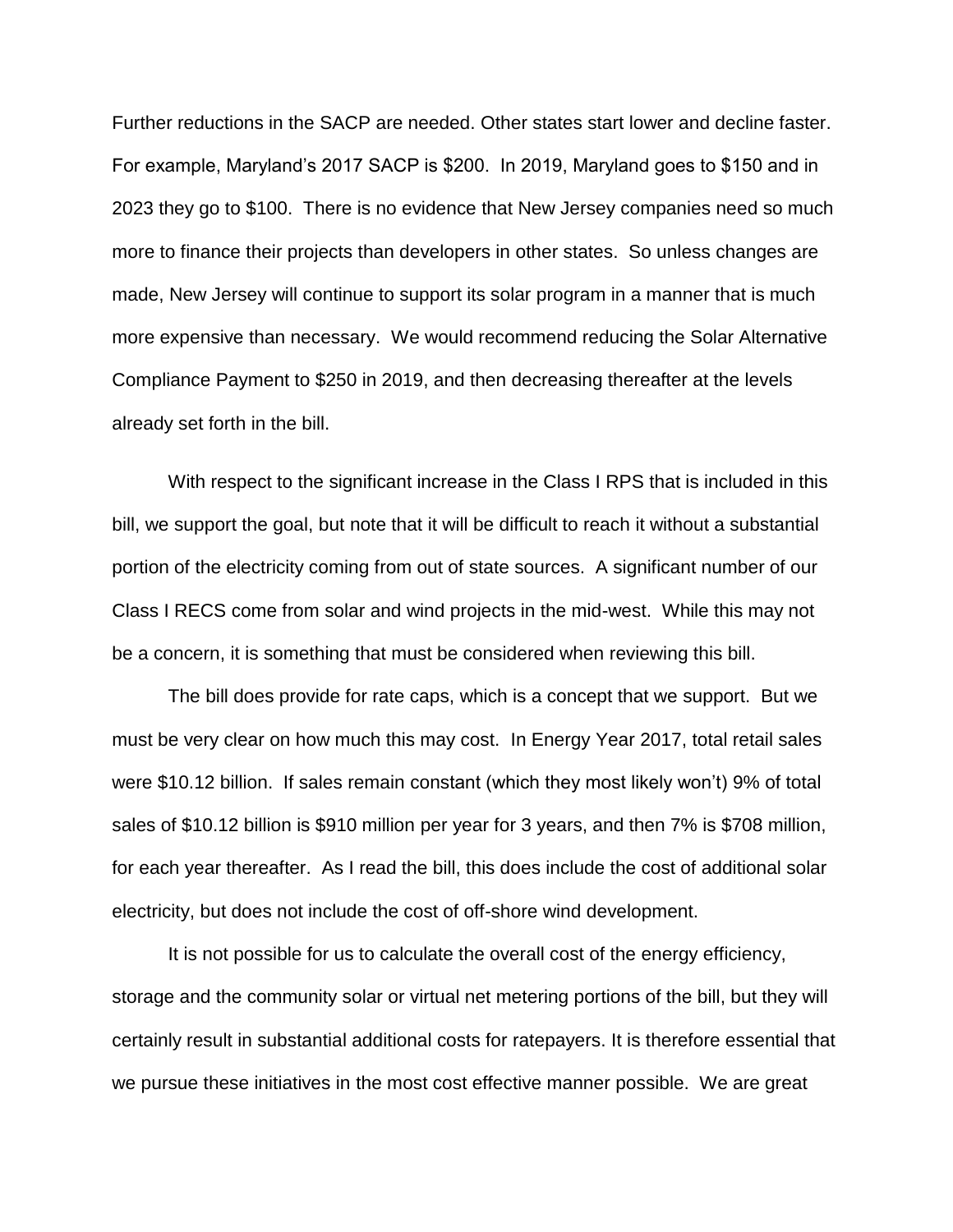supporters of energy efficiency and do support a program that requires utilities to undertake such programs. We also support paying them fairly and rewarding them for successful programs. However, the utilities should not be compensated or rewarded for energy savings that do not result from their programs. If ratepayers choose to take measures on their own to reduce their usage, they should retain as much of the financial benefit of that as possible. The language of the bill currently allows all reductions, whether the result of the utility's programs or not, to count toward the determination of whether the utility has reached its goals. While that may be ok, the bill should be clear that any incentives, if awarded, should only take into consideration the energy savings brought about by the utility's programs. If the Board is to consider any lost revenues at all, the utilities should be required to prove that the losses resulted from their programs, rather than take credit for weather, economic downturns, or customer driven energy efficiency. Otherwise, the ratepayer reaps less of the benefit from these savings, which could create a disincentive that could threaten our ability to reach our energy efficiency goals. The bill also states that any adjustments will not be considered as revenue or costs in a future rate case. While this may be acceptable for the incentives and penalties, obviously if the Board were to award any "lost revenues," they would have to be considered as revenues in future rate cases. I assume that is the intent of the language, but it is ambiguous.

In short, we can pay the utility a fair amount and still preserve the economic benefits for customers who save electricity through energy efficiency. The bill should be amended, however, to make clear that any incentives or lost revenues sought by the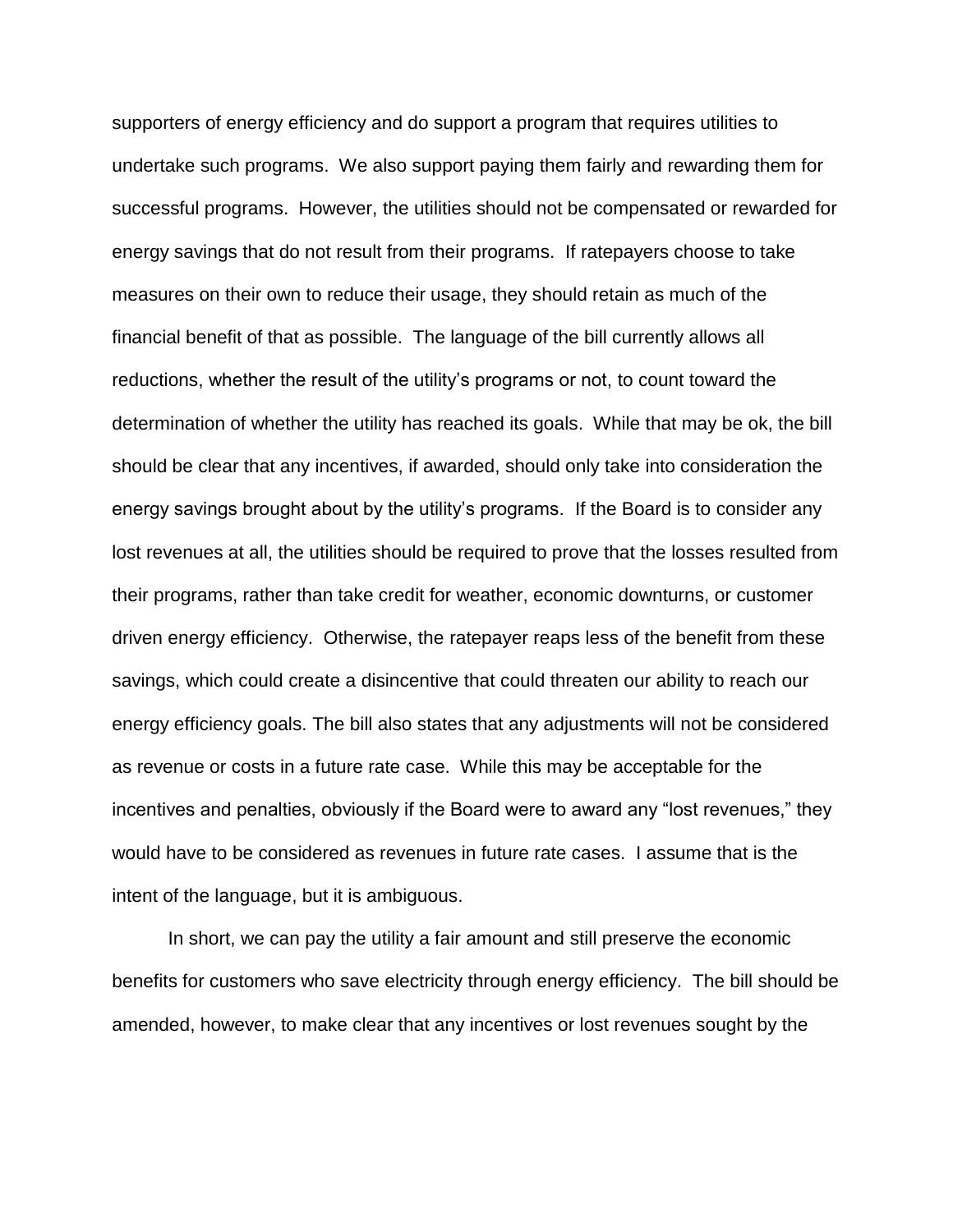utility must be based on the savings achieved by their programs and if lost revenues were to be awarded, they would be considered revenues in future rate cases.

We are also concerned about the community solar provisions of the bill. Allowing virtual net metering, which is what community solar really is, can be complicated and expensive. Because net metering customers are generally compensated at a rate higher than the wholesale rate, net metering represents a significant subsidy paid for by other customers. While we do not object to a pilot that would explore how community solar could work and how much it will cost, the bill *requires* that a permanent program be established regardless of the outcome of the pilot. This doesn't make sense and is contrary to the purpose of a pilot, which is to inform and educate us as to whether a more permanent program is warranted. The language should therefore give the BPU discretion to establish a permanent program if warranted by the pilot, rather than mandating one.

In sum, this bill is ambitious, and overall it represents an enormous investment by ratepayers that will impact our state's economy for many years to come. While we support the goals of the legislation, we think a few amendments will help ensure that the citizens of this state are well served. Specifically:

- The Solar Alternative Compliance Payment Schedule should be adjusted down further. We propose starting at \$250 in 2019 instead of \$268, and then decreasing by the same amounts as set forth in the bill.
- The energy efficiency provisions should be amended to make clear that any incentives or potential lost revenues should only be considered for energy savings resulting from the utilities' programs, and that any